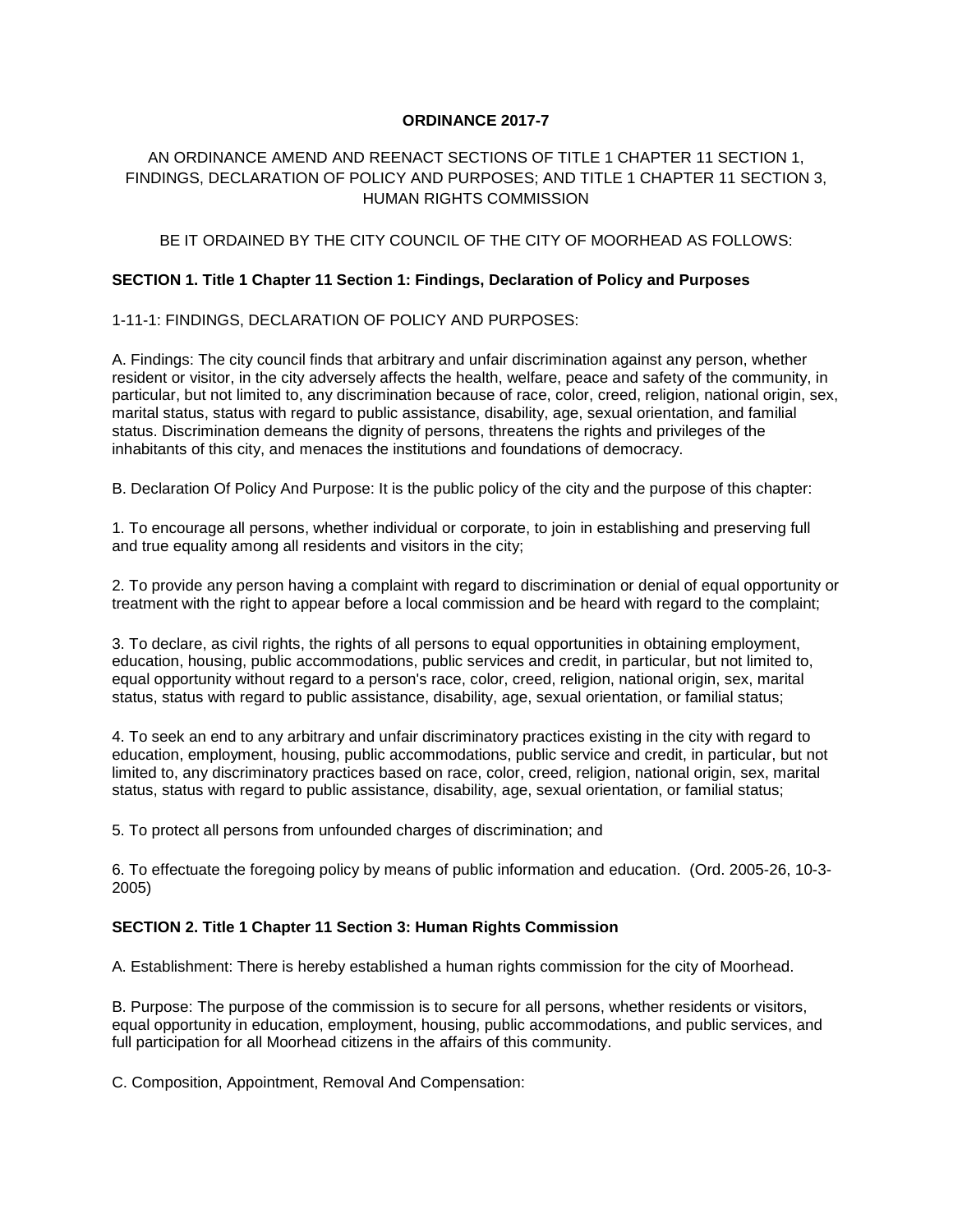1. The commission shall be comprised of representation from significant minority populations within the community as well as various institutional and community groups.

2. The commission shall consist of seven (7) members; 4 members shall be appointed at-large by city council members from each ward; 2 members shall be appointed by the Mayor; and one city council member designated by the mayor, in accordance with the city's policies for appointments and removal for citizen advisory groups. Mayor and City Council should strive for membership diversity by appointing 1 student member 12-18 years of age, 3 members representative of marginalized populations and others which have been historically discriminated against; of these 3 members, 2 should be representative of separate populations.

3. Members of the commission shall serve without compensation.

D. Terms Of Members, Vacancies: The seven (7) members of the commission will be appointed for a term of three (3) years. A member of the commission serves until the member's successor is appointed and qualifies. A member of the commission may not serve more than two (2) full three (3) year terms. Any member appointed to complete a partial term will be eligible thereafter for appointment to two (2) additional full three (3) year terms.

E. Meetings, Officers, And Annual Report:

1. The commission shall meet upon a regular schedule adopted by it, and may meet additionally at the call of its chair or any two (2) members.

2. The commission shall, at its annual meeting in February, elect a chair and vice chair.

3. The commission shall make a regular report of its activities to the mayor and the council each year, and shall submit such report in writing annually before April 1. The report shall include a listing of all speaking engagements and other educational activities of the commission; the number of commission meetings held, together with the names of those in attendance; the activities of commission subcommittees; and such other information as the commission may deem appropriate.

F. Commission Duties And Responsibilities:

1. The commission shall foster, through education and public information, general awareness and understanding of human rights issues and laws in the community.

2. The commission shall enlist the cooperation of the agencies, organizations, and individuals in the community, and shall cooperate with the human and civil rights agencies of other communities in an active program directed to create equal opportunities and equal rights for all persons, in particular, but not limited to, equal opportunities and equal rights for persons regardless of their race, color, creed, religion, national origin, sex, marital status, status with regard to public assistance, disability, age, sexual orientation, or familial status.

3. The commission shall annually recognize individuals and groups for their contribution to furthering human rights in the community.

4. The commission shall advise the mayor, city council, and city manager on human relations and civil rights issues and recommend to the mayor, city council and city manager the adoption of such specific policies or actions as are needed to provide for full equal opportunity in the community. Upon request, the commission may provide similar such advice and recommendations to the board of education and superintendent of Independent School District 152.